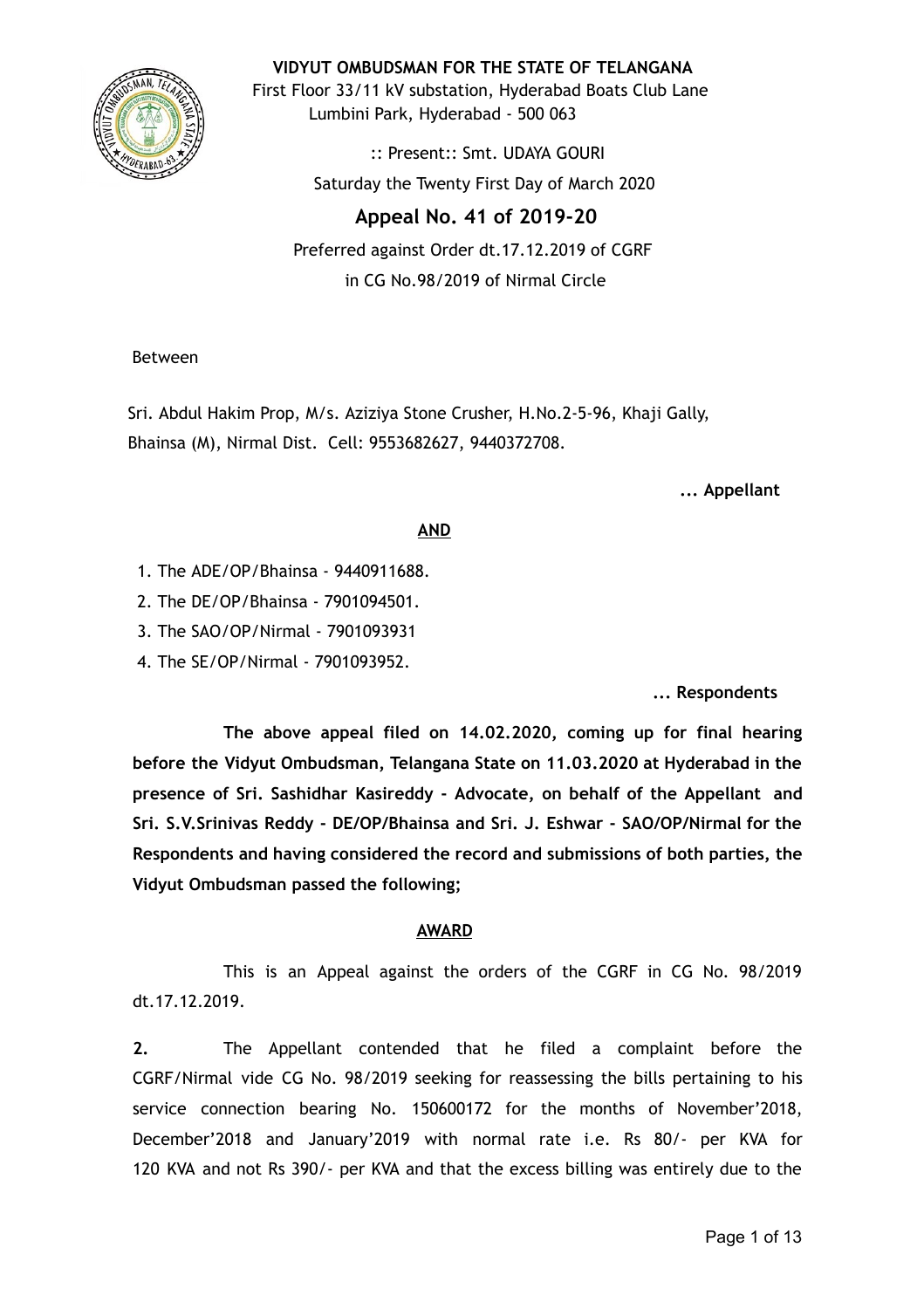defective transformer not being replaced with a fresh transformer in working condition and that the learned CGRF though directed the Respondents to reassess the bills under HT Category I (Optional) instead of HT Category I (General), gave a finding that fixing of the transformer is the responsibility of the consumer i.e. the Appellant herein. As such aggrieved by the same the present Appeal is filed.

**3.** The Appellant averred in the present Appeal that he has an electricity connection vide SC No. 150600172 and he is paying the electricity charges regularly as per the bill issued by the Respondents without any default and that the Appellant had a low tension connection previously but in the month of September, he has taken a new meter with HIgh Tension connection of below 150 KVA by investing seven lakhs. The Appellant further stated that the Respondents have not issued any bills for the months of October and November'2018 and in the month of December'2018 they have issued the electricity bills for the month of Nov'2018 showing an amount of Rs 4,83,846/-.

That normal rate below 150 KV was fixed @ Rs 80/- whereas the bill shows that the normal rate @ Rs 390/-. It is further submitted that though the Appellant has converted his electricity connection from LT to HT there was no change in the utility of the power consumption by the Appellant. It is further submitted that regularly every month the bill used to be not above Rs 1 Lakh but contrary to the same the bill for the month of November'2018 has been issued three times higher as per the usual billing.

Aggrieved by the above mentioned facts, the Appellant here in under the grave threat that the Respondents would disconnect the power supply without following due process of law and inaction on the representation made by the Appellant on 22.12.2018 to the Respondents, filed a WP No. 2155/2019 before the Hon'ble High Court. After considering the facts on record, the Hon'ble High Court was pleased to direct the Respondents not to disconnect the power supply and also directed the Chief Engineer (Commercial) of the Respondents to consider the representation made by the Appellant on 22.12.2018.

That the representation of the undersigned appellant the Divisional Engineer, Nirmal has sent a letter showing the optional tariff per unit for category from General to optional ias also not correct, where as it is evident from the agreement dt.19.09.2018 that the agreement for HT-1 is optional and not general as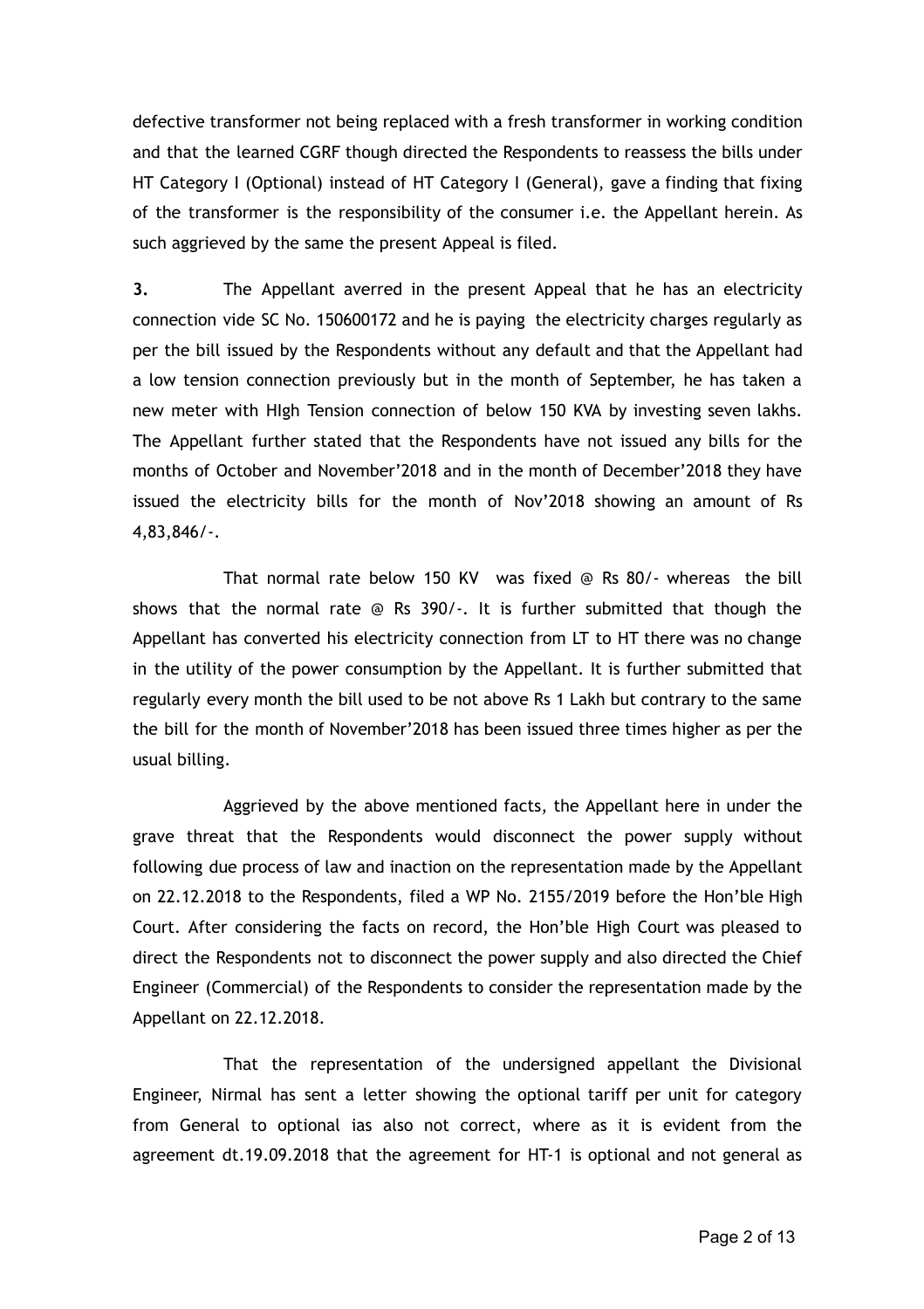claimed by the SE/OP/Nirmal that the category of the SC No. NML130 has been changed from 150 KVA to 120 KVA is also not correct.

That aggrieved by the excess billing amount, the Appellant approached the CGRF, Nirmal praying to direct the Respondents to reassess the bills for the months of November'2018, December'2018 and January'2019 with normal rate @ 80 per KVA for 120 KVA. Aggrieved by the inflated bills generated by the Respondents every consecutive month, in spite of the representation given to the authorities that the transformer is defective, the Respondents did not rectify the defect, the Appellant with the impending threat of disconnection of power supply approached the Hon'ble Court and filed WP No. 4342 of 2019. After considering all the material facts on record the Hon'ble High Court was pleased to direct the CGRF, Nirmal to consider the Application filed by the Appellant on 12.02.2019 and 13.02.2019 as expeditiously as possible, preferably with in a period of three weeks and that the Respondent company shall not disconnect the power supply subject to the petitioner depositing 50% of the amount demanded as of now with in two weeks.

That the Hon'ble CGRF Nirmal heard both sides on 29.04.2019 and 26.05.2019 and after considering the material facts on record was pleased to pass the order stating that "the licensee shall levy the tariff as per tariff order, but the licensee in the instant case did not implement clause 7.89 mention in the tariff order and collected the fixed charges under HT Category I General Tariff from the petitioner, which was quite unreasonable and amount to have collected excess amount from Nov'2018 to Jan'2019. The subsequent execution of the new agreement was not necessary. So if the Respondents imposed fixed charges from date of release to December'2018 @ Rs 390/- per KVA, it is to be reduced as per tariff order Clause 7.89 whatever the excess amount collected is to be withdrawn.

This point is accordingly decided in favour of the Appellant.

That the Appellant further prayed that the defective transformer has to be tested and rectified. In reply the Respondents submitted DTR and meter test result and stated that "Hence the transformer may be defective further that the service is under HT Category, the meter is on HT side and distribution transformer owned and maintained by the Appellant only. Whatever problems arise, after metering due to faulty equipment, the Appellant is responsible." Hence the complaint has been dismissed.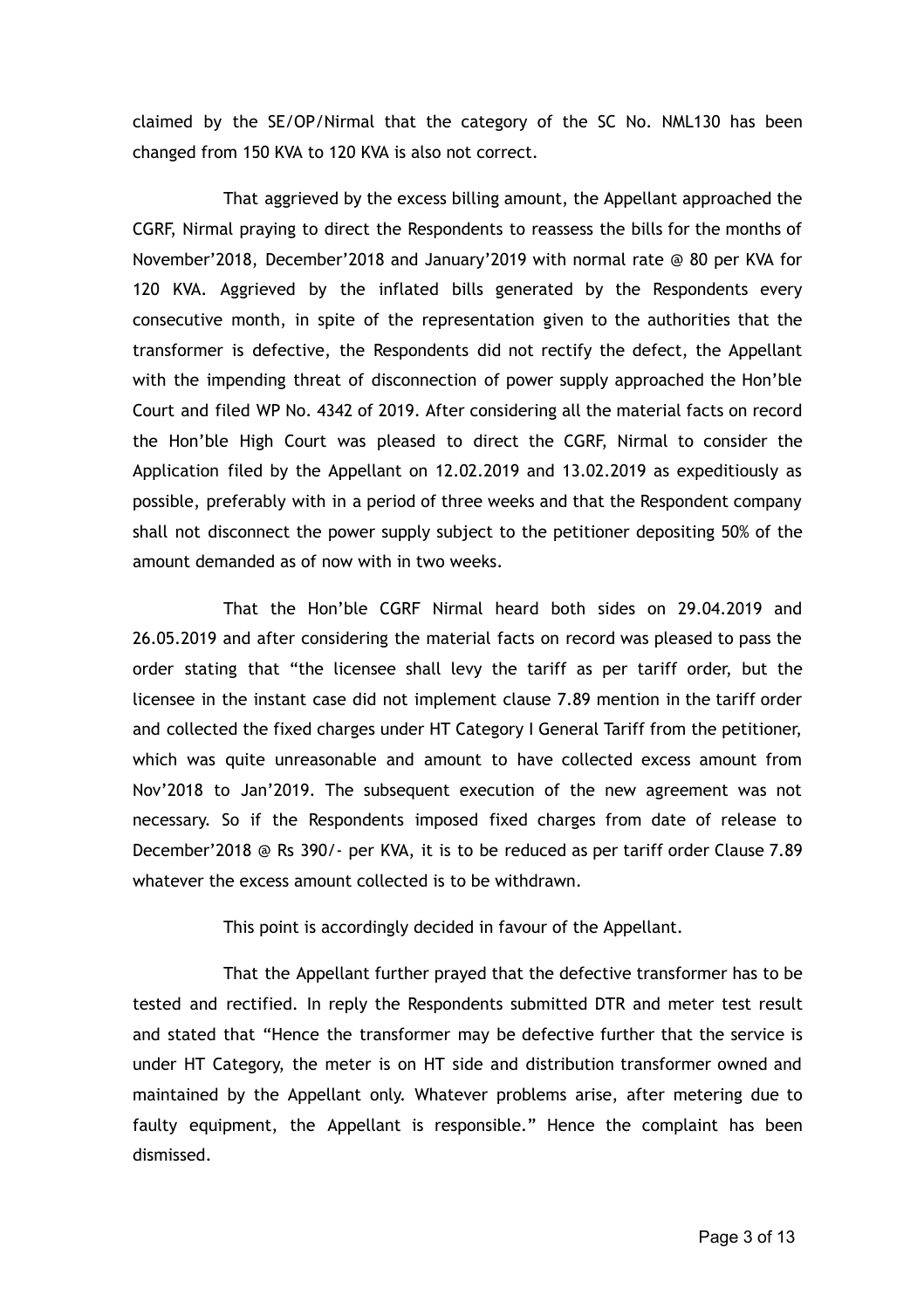That the Appellant has taken new connection, whereas in October'2018 and November'2018 bill was not generated and the inflated and excess bill was given only in December'2018. Had the bill been generated in September, this issue would not have arisen. This is a blunder committed by the Respondents. Faulty transformer has been installed by the Respondents the transformer defect was not acknowledged.. New transformer was not installed even after representation. The Appellant has purchased a new transformer, but it was not installed after repeated requests and representations. Due to this irresponsible act of the Respondents, Appellant was put to suffer grave and irreparable loss and damage. Aggrieved by the inaction of the Respondents in installation of the new transformer purchased by the petitioner by replacing the faulty transformer at the Appellant's stone crusher, the Appellant has filed Writ petition WP No. 2155 off 2020 before he Hon'ble High Court. On 03.02.2020 the Hon'ble High Court having heard both sides and after considering the material facts on record, directed the Respondents to take action to enable the Appellant to get installed the transformer through a licensed contractor.

That the Appellant has approached the Respondent No. 2 and requested for the copy of DTR and meter report that has been submitted to the CGRF-II, NPDCL, Nirmal in CG No. 98 of 2019, so as to enable the Appellant to prefer an Appeal before the Vidyut Ombudsman as per the order issued. The DTR and meter report was received by the Appellant on 11.02.2020.

That in view of the facts stated above there has occurred a delay of 4 days in preferring the Appeal,, which delay is neither wilful not wanton but was caused in the circumstances stated above. Unless the said delay is condoned the Appellant would suffer irreparable loss and injury. It is therefore prayed that the Hon'ble Vidyut Ombudsman may be pleased to condone the delay of 4 days in preferring the Appeal.

Aggrieved by the order of CGRF, Nirmal. As per Clause 9(1) fof Regulation 1 of 2004 of APERC adopted by TSERC appeal before Vidyut Ombudsman is preferred by the Appellant. Hence it is prayed that your kind authority may be pleased to set aside the said order and consequently declare teh action of the Respondents in issuing improper, illegal and inflated billing in respect of the Appellant's service connections bearing No. 15 06 00172 as illegal. Arbitrary contrary to law and unconstitutional and further it is prayed that your kind authority may be pleased to set aside the demand bill/notice for the month of December'2018 showing an amount of Rs 3,58,525/- and arrears of Rs 4,83,346/- total aggregating to Rs 8,42,371/- and month of January 2019,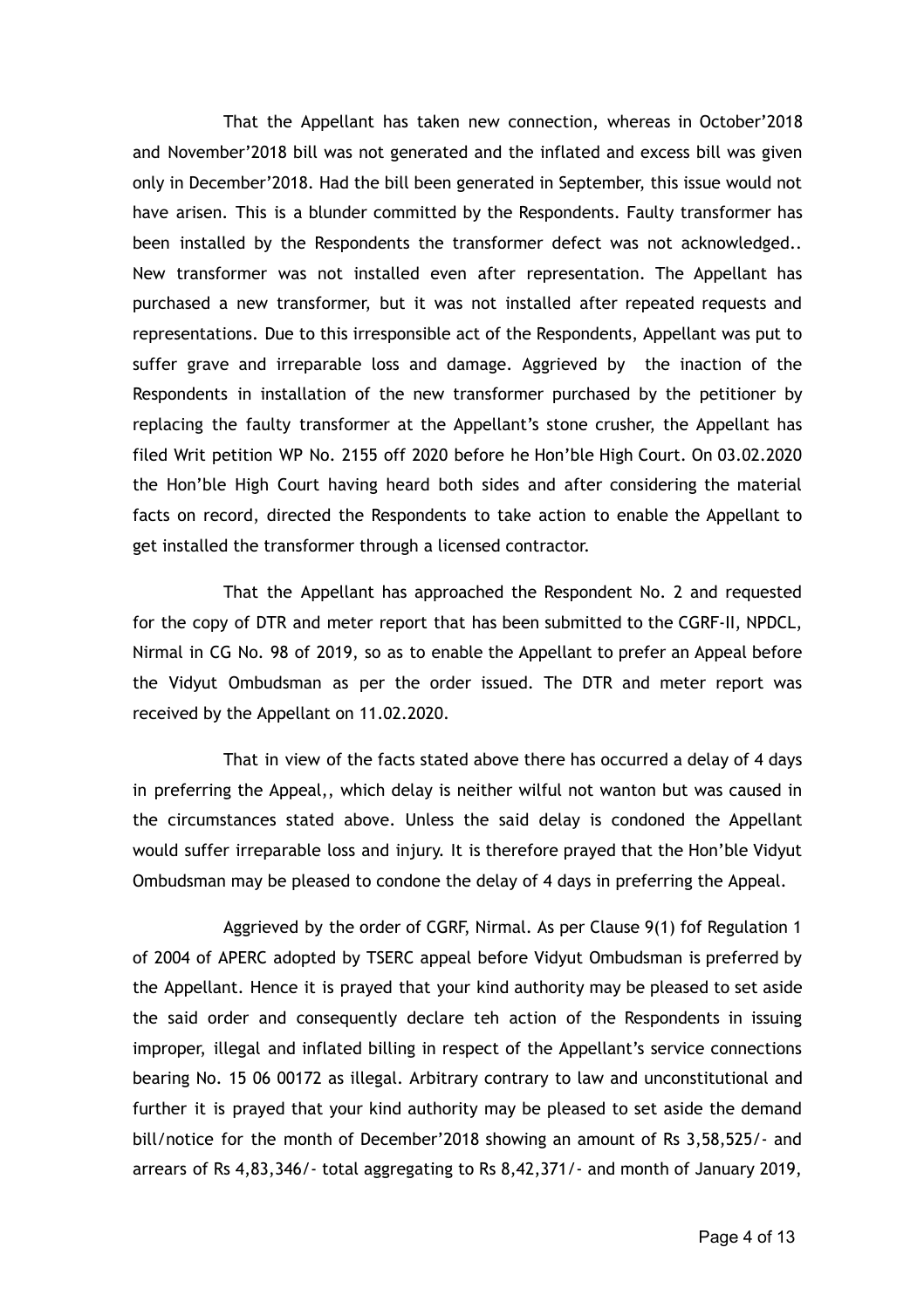showing an amount of Rs 1,53,700/- and arrears of Rs 8,42,371/- total aggregating to Rs 9,96,071/- and consequently direct the Respondents to re assess the bills for the months of November'2018, December'2018 and January 2019 pertaining to service connection No. NML 130 (15 06 00172) and pass such other orders as this Hon'ble Ombudsman may deem fit and proper in the circumstances of the case.

#### **4. Reply of the Respondents**

M/s. Abdul Hakeem (Azizia Stone Crusher) SC No. 150600172 applied for load enhancement in TS IPass from 77 KVA (98HP) to 150 KVA (Additional load 73 KVA) from LT Category III to HT Category I. The sanction was accorded vide reference 2nd cited above, for enhancement of load from 77 KVA to 150 KVA to existing SC No. 150600172 duly changing of category from LT-III to HT-I to M/s. Azizia Stone Crusher at Chintalbori Village in Bhainsa Rural Section of Bhainsa Division.

The consumer has paid required amounts on 19.07.2018. The department side work was completed. The consumer has submitted the CEIG approval copy on 14.09.2019. A specific Release Order letter was addressed on 16.09.2018 to DE/MRT/Nirmal to release the service. The MRT wing has inspected and released service on 19.09.2018 under HT-I (General Category).

The D/OP/Bhainsa has submitted the agreement concluded by the M/s. Azeeziya Stone Crusher, Chintal Bori, Bhainsa (Rural) and requested to change the service No. 150600172 Category III into HT Category 1. The HT-NML 130 service was released and he bills are being issuing in HT category-I(General) category with demand charges Rs 390/- per KVA and energy charges Rs 6.65 per unit (KVAh) as per the Tariff Order upto 12/2018 the agreement entered by M/s. Aziziya Stone Crusher, Chintalbori, Bhainsa (Rural) with TSNPDCL.

A letter was addressed by the consumer to the CGM/TSNPDCL, Warangal with a copy marked to this office to reduce the charges as under into HT (Optional) category.

The DE/OP/Bhainsa has submitted a Revised Agreement and requested to change the category HT-II (General) to HT Category (Optional) as per the revised agreement the bills are being issued in HT Category I(Optional) from January'2019 onwards.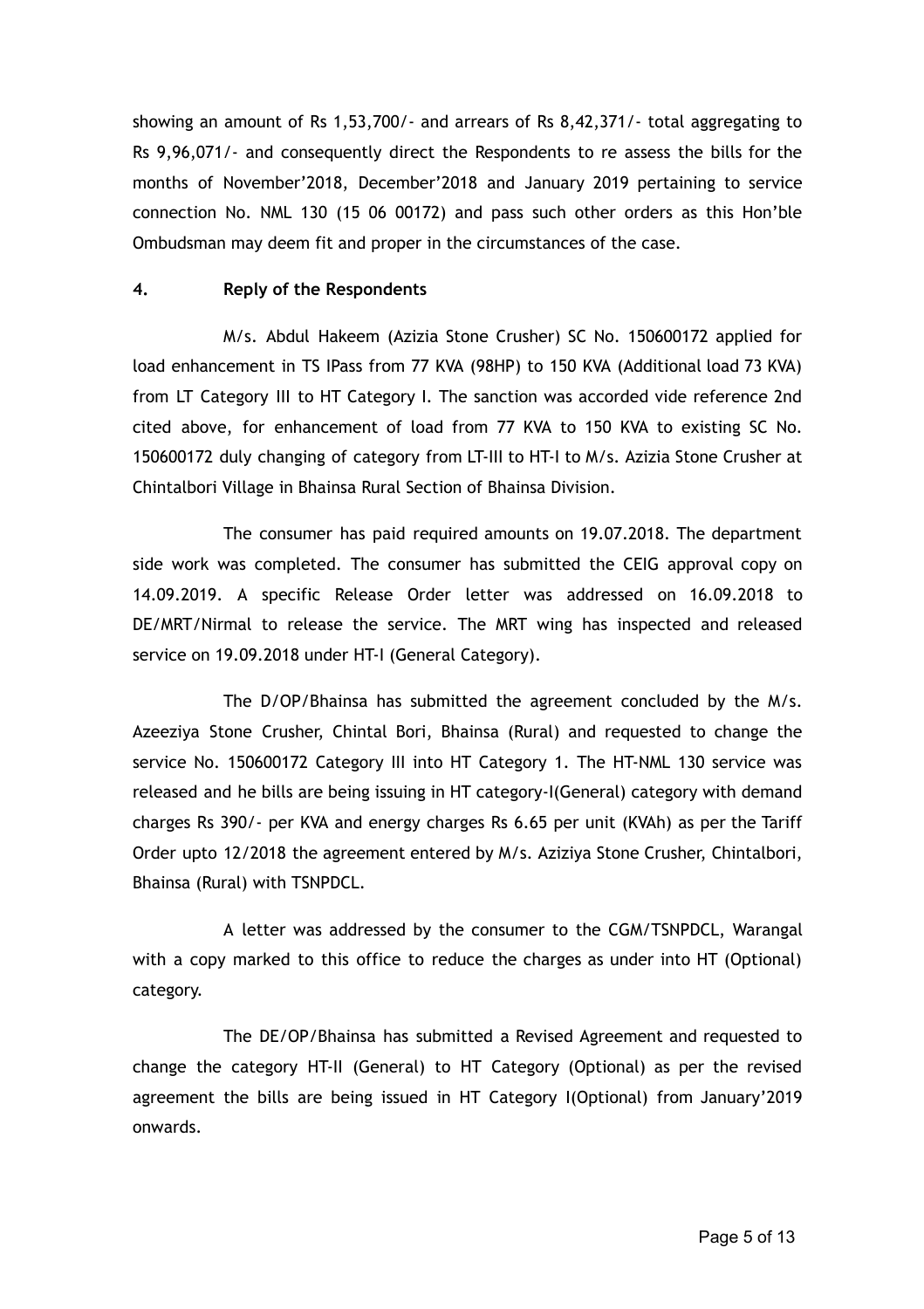The consumer has represented that the idle Transformer is consuming more energy and also represented to DE/MRT/Nirmal for inspection of meter and transformer for its healthiness. The DE/MRT/Nirmal for inspection of meter and transformer for its healthiness. The DE/MRT has submitted the following observations:-

i) DTR Capacity - 160 KVA

ii) Capacitors installed:-

25KVAR\*3 = 75 KVAR, 15KVAR\*1=15KVAR, 10 KVAR\*7=70KVAR, 17.6KVAR\*2 = 35.2KVAR.

iii) One of the 25 KVAR capacitors is connected for compensating DTR reactive load. The full load meter was tested and found satisfactorily.

iv) From the consumption pattern it is observed that the PF of this service is 0.25 for the month of Nov'18 0.16 for the month of Dec'2018, 0.46 for Jan/19 and 0.49 for the month of Feb'2019. Due to non maintenance of the capacitor bank the consumer has got low PF during the period of Nov'2018 to Jan'2019 and suggested the consumer to install one more 5KVAR capacitor bank for compensating the DTR reactive power. Hence the bills for the months of 10/2018, 11/2018 are high due power factor and high KVAH consumption.

Further it is to submit that the month wise bills details i.e. 11/2018,12/2018 and 01/2019 of Rs 4,83,846/-, Rs 3,58,525/- and Rs 1,53,700/ respectively.

The consumer has approached the Hon'ble High Court and filed a Writ Petition vide WP No.4342 of 2019 in view of the above, Hon'ble High Court was issued order and disposed the writ petition WP No. 4342 of 2019 on 15.03.2019 directed to the consumer deposit the 50% of bill amount within two weeks. The consumer has paid the 50% deposit amount as per the Hon'ble Court directions vide PR No.20179 dt: 29.03.2019, Rs 2,50,000/- vide PR No. 20185/04.04.2019, Rs 2,49,000/- dt: 04.04.2019.

The consumer approached the Hon'ble CGRF and the CGRF passed the orders as:-

The Tariff order clause 7.89 under HT Category I industry under optional category for the year 2018-2019 under which condition is extracted as follows:-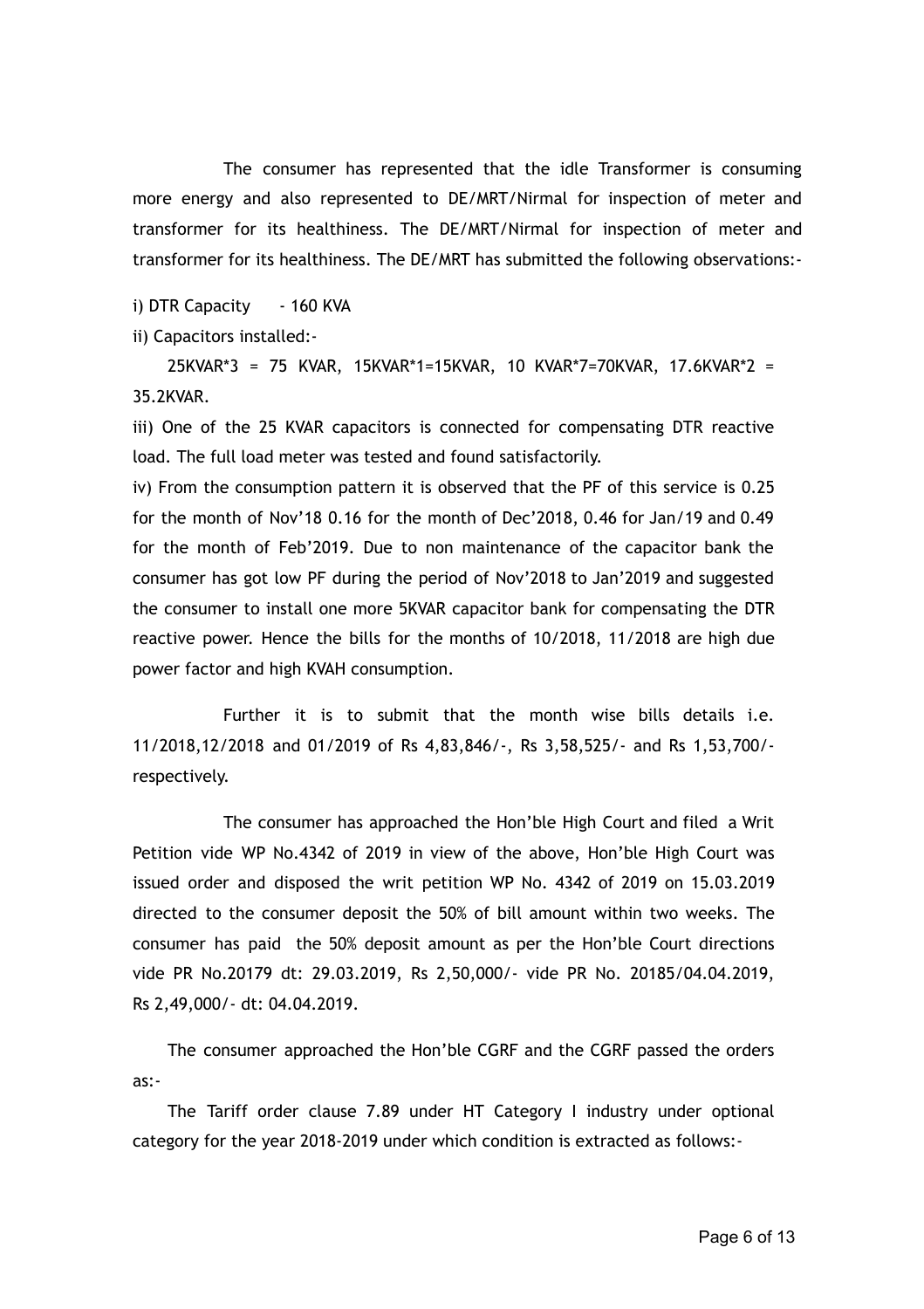Under HT Cat I optional it is mentioned, that optional category is applicable to HT-I Industry general consumer whose contracted maximum demand is upo 150 KVA and availing supply at 11 KV only. The consumers who qualify under this category are free to opt to remain under HT-I(A) or choose this optional category, at this juncture the petitioner that actually the first agreement was executed on 19.09.2018 under HT A Category. So the tariff mentioned as industry general optional is applicable as HT I optional only so the petitioner industry falls under "HT-IA as mentioned in tariff order under clause 7.89 for the year 2018-2019. "The licensee shall levy the tariff as per tariff order but the licensee in the instant case did not implement clause 7.89 mentioned in tariff order and collected fixed charges under HT Category I general tariff from the petitioner which was quite unreasonable and amount to have collected excess amount from Nov'2018 to Jan'2019. The subsequent execution of the new agreement was not necessary. So if the respondents imposed fixed charges from the date of release to December 2018 @ 390/- per KVA, it is to be reduced as per Tariff Order Clause 7.89 whatever the excess amount collected is to be withdrawn.

The joint inspection was done by the DE/OP/MRT & DPE wings. It is shown that the reactive power consumed by the Distribution transformer under no load condition is on the very high side as compared to the active power consumed. Hence the transformer may be defective further that the service is under HT Category, the meter is on HT side and distribution transformer owned and maintained by the petitioner himself only. Whatever the problem arises after metering due to faulty equipment the petitioner is responsible. As per the estimate proposals the sanction was accorded and mentioned in Sl.No.5 the consumer has to erect adequate capacities of DTR with necessary switchgear at their own cost.

As per the CGRF orders a letter was addressed to the CGM(Finance) TSNPDCL, Warangal for permission to withdraw excess demand charges raised for the month of 11/2018 and 12/2018 under General Tariff.

The CGM/Finance/TSNPDCL/Warangal has issued instructions to contact the Standing Legal Advisor and File a Writ Petition at Hon'ble High Court under order issued by CGRF Nirmal.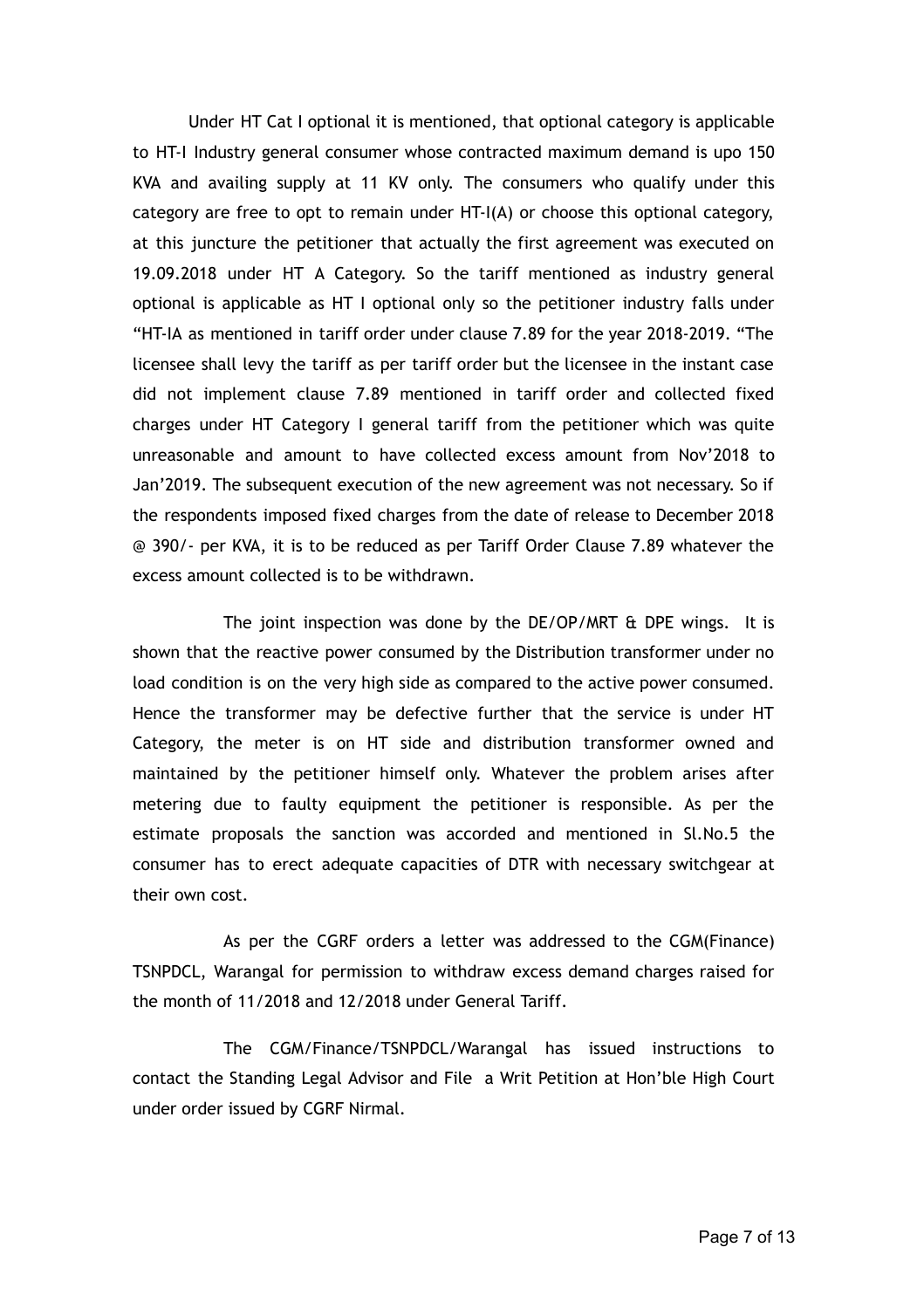**Heard both sides.**

**Issues.**

5. In the face of the contentions by both sides, the following issues are framed:-

- 1. Whether the billing of the Appellant has to be done under HT Category I (General) or HT Category I (Optional)?
- 2. Whether the excess billing due to the defective transformer requires to be withdrawn by the Respondents as the responsibility is on the Respondents to replace the defective transformer as contended by the Appellant? And
- 3. To what relief?

### **Issue Nos.1&2**

**6.** The averments of both sides show that M/s. Aziziya Stone Crusher is an industrial service bearing SC No.15 06 00172, Chintal bori Village, Bhainsa Mandal, Nirmal Dist. The Respondents accorded sanction for enhancement of contracted load from 77 KVA(98 HP) to 150 KVA(Additional load 73 KVA) by changing the category from LT Category III to HT category I at 11 KV voltage level, vide Memo No. SE/OP/NML/ADE(C)/AE(C)/D.No.402/18 dt.05.07.2018, estimate No. E-1811-14-02-01-07-001. The Appellant paid the requisite amount towards the enhancement of load on 19.02.2018. Subsequently after completion of all the formalities including CEIG approval and HT Agreement, the service was released on 19.09.2018 under HT I (General Category) with new HT service connection No. NML-130. Thereafter CC bills were issued under the HT Category I(General Category) with demand charges @ Rs 390/- per KVA and energy charges Rs 6.65 ps per KVAH.

The Appellant alleged that the Respondents wrongly billed tariff under HT I (General Category) i.e. demand charges @ Rs 390/- per KVA for the month of December'2018, which includes the arrears amount of October and November 2018 months bill. That they are liable to be charged under HT-I (Optional Category) which envisages the demand charges @ Rs 80/- per KVA as per the Tariff Order. The above mentioned HT-I Optional Category, as per the Tariff Orders, is eligible for those consumers who have contracted load upto 150 KVA at 11 KV level of supply, basically introduced by the Hon'ble Commission to benefit small industries. Here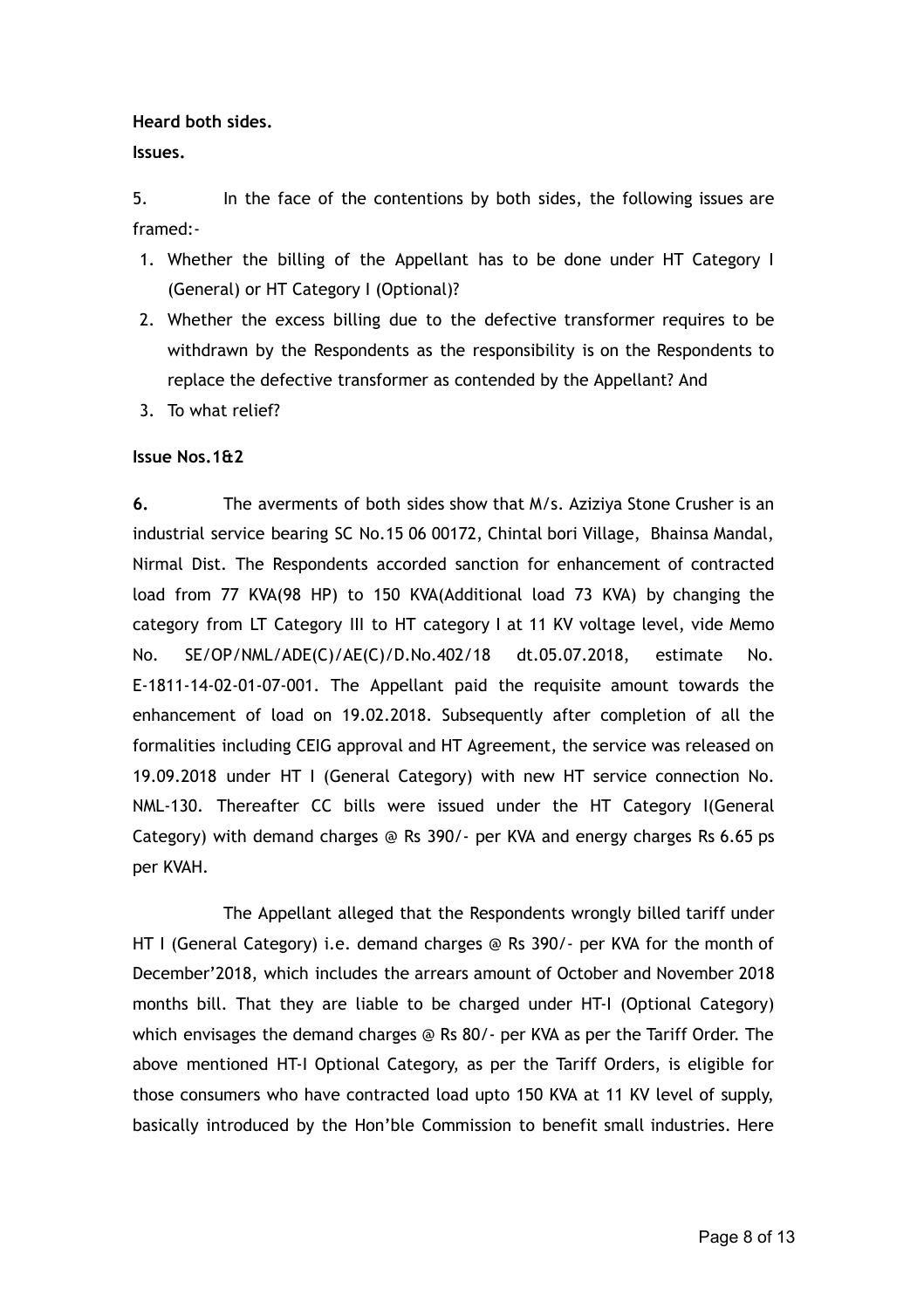the Appellant can opt to remain under HT-I General Category or to choose HT-I Optional Category.

7. The Appellant further contended that the consumed units billed by the Respondents in view of defective transformer. That they have represented to the authorities over the defective transformer and the Respondents did not rectify the defect resulting in inflated bills. Further, had the bills been generated in time disclosing the consumption (the October'2018 and November'2018 bills were not generated, which was included at a time in the December'2018 bill) this issue would not have been raised. It is alleged that faulty transformers have been installed by the Respondents, that they have purchased new transformers, it was not installed replacing the faulty transformer even after representations. In view of the above, the Appellant pleaded to revise the bills of November, December 2018 and January'2019.

8. The Respondents on the other hand contended that based on the representation of the Appellant to revise the agreement to HT-I optional category instead of HT-I General Category the agreement was revised under HT-I Optional Category on 27.12.2018, consequently the billing category was changed from HT-I General to HT-I Optional, subsequently the bills were issued under HT Category -I Optional from Jan'2019 onwards.

9. The Respondents further claimed that on the complaint received from the Appellant that the transformer is consuming more energy even though there is no connected load or usage of supply, the DE/MRT inspected the meter and the transformer and submitted the following observations:-

i) DTR Capacity - 160 KVA

ii) Capacitors installed:-

25KVAR\*3 = 75 KVAR, 15KVAR\*1=15KVAR, 10 KVAR\*7=70KVAR, 17.6KVAR\*2 = 35.2KVAR.

iii) One of the 25 KVAR capacitor is connected for compensating DTR reactive load. On full load meter was tested and found satisfactorily.

iv) From the consumption pattern it is observed that the PF of this service is 0.25 for the month of Nov'18, 0.16 for the month of Dec'2018, 0.46 for Jan/19 and 0.49 for the month of Feb'2019. Due to non maintenance of the capacitor bank the consumer has got low PF during the period of Nov'2018 to Jan'2019 and suggested the consumer to install one more 5KVAR capacitor bank for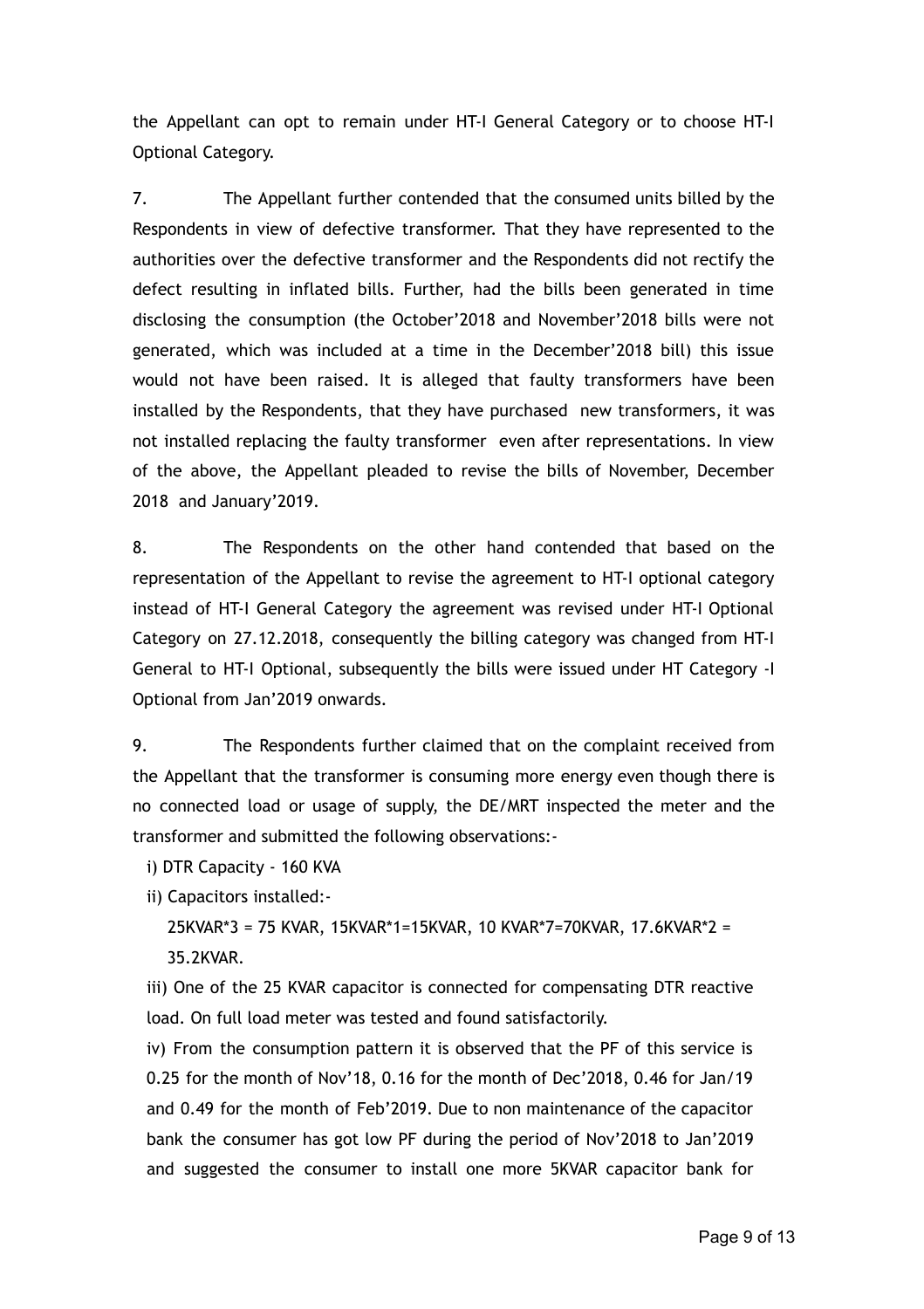compensating the DTR reactive power. Hence the bills for the months of 10/2018, 11/2018 are high due power factor and high KVAH consumption.

10. In the face of the said contentions of the Respondents the Appellants claimed that they have fixed new capacitors on verification two capacitors were not working vide receipt bill dt.15.12.2018. That after receiving the CC bill for the month of Dec'2018 the capacitors were replaced. Hence, there is no issue of defective Capacitors.

The Appellant alleged that they have not started the second unit and so far not changed the utility of power supply. That no transformer with excess capacity was installed and it is defective since even after the unit is closed no power supply is consumed the meter was showing consumption of power. The Appellant pleaded that the Respondent to verify and find the defect in the transformer and reduce the excess bills and later in the joint inspection conducted by the Divisional Engineers of operation, MRT and DPE wings revealed that the reactive power consumed by the distribution transformer under no load condition is on the very high side as compared to the active power consumed. Hence declared that the transformer may be defective. Further held that the service is under HT Category, the meter is on HT side and distribution transformer is owned and maintained by the Appellant himself. Any defects in the DTR which is after the metering has to be dealt by the Appellant only. The estimate sanction was accorded in line with the above, stating that the Appellant has to erect the additional capacity of DTR which necessary switchgear at their own cost.

11. The Appellant with impending threat of disconnection of power supply stated to have approached the Hon'ble High Court and filed WP No. 4342 of 2019. After considering all the material facts on record the Hon'ble High Court was pleased to direct the Consumer Grievance Redressal Forum, Nirmal to consider the Application filed by the Appellant as expeditiously as possible preferably within a period of three weeks and that the Respondent company shall not disconnect the power supply subject to the petitioner depositing 50% of the amount demanded as of now within two weeks. The Appellant has paid the 50% amount, in compliance to the High Court Orders.

12. The plea of the Appellant that rectification and testing is required to be done on the transformer to show that the same is defective is countered by the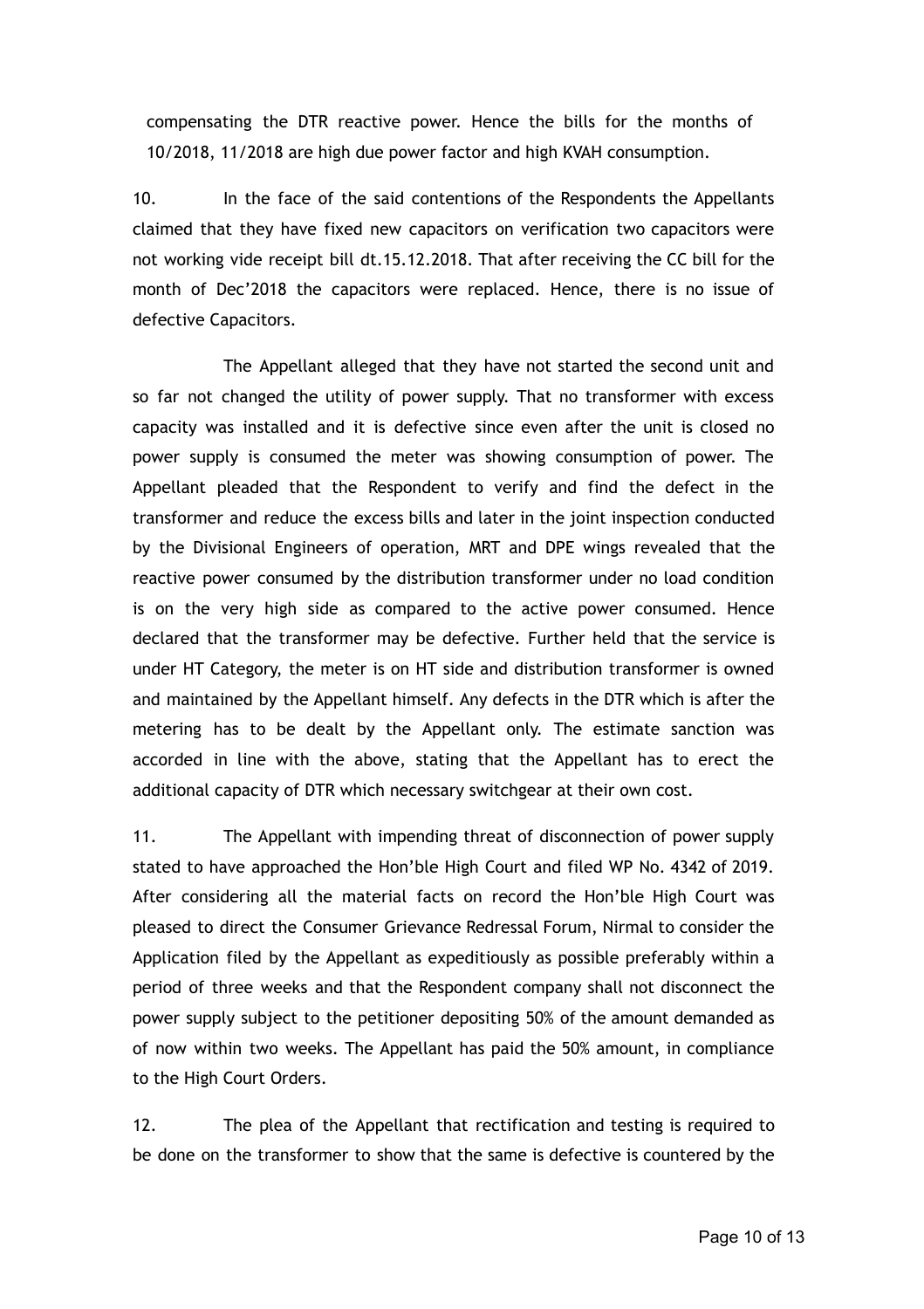Respondents that even if the transformer is defective the service connection is under HT Category and as such the meter is on HT side and so the burden lies on the consumer/owner of the meter to maintain the transformer under Clause 2.2.10 read with Clause 2 of GTCS.

13. The Appellant further contended that the Respondents have committed blunder mistakes by installing faulty transformer and the transformer defect was not acknowledged further the Appellant has purchased a new transformer but it was not installed after repeated requests and representations, due to this irresponsible act of the Respondents Appellant was put to suffer grave and irreparable loss and damage. Aggrieved by the inaction of the Respondents, they have filed WP No.2155 of 2020 before the Hon'ble High Court. On 03.02.2020 the Hon'ble High Court having heard both sides and after considering the material facts on record, directed the Respondents to take action to enable the Appellant to get installed the transformer through a licensed contractor and as such contended that the order given by the CGRF is set aside and declare the action of the Respondents in issuing improper, illegal and inflated billing as arbitrary and contrary to law. The Appellant also requested to set aside the bills for the month of December'2018 showing an amount of Rs 3,58,525/- and arrears of Rs 4,83,346/- total aggregating to Rs 8,42,371/- and month of January 2019, showing an amount of Rs 1,53,700/- and arrears of Rs 8,42,371/- total aggregating to Rs 9,96,071/- pertaining to service connection No. NML 130 (15 06 00172) and pass such other orders as this Hon'ble Ombudsman may deem fit and proper in the circumstances of the case.

14. Admittedly the issue No.1 though raised by the Appellant is not agitated before the Ombudsman which goes to show that the Appellants have no grievance against the orders of the CGRF and that they have not come in Appeal before the Ombudsman on the said aspect i.e. the finding given by the CGRF that the billing has to be done under category HT I(Optional) as such no further finding is required on the said issue.

15. Regarding the issue No.2, whether the burden lies on the Appellant or on the Respondents has to be clarified so as to give a finding whether the billing done by the Respondents is not in accordance with the provisions of the Act.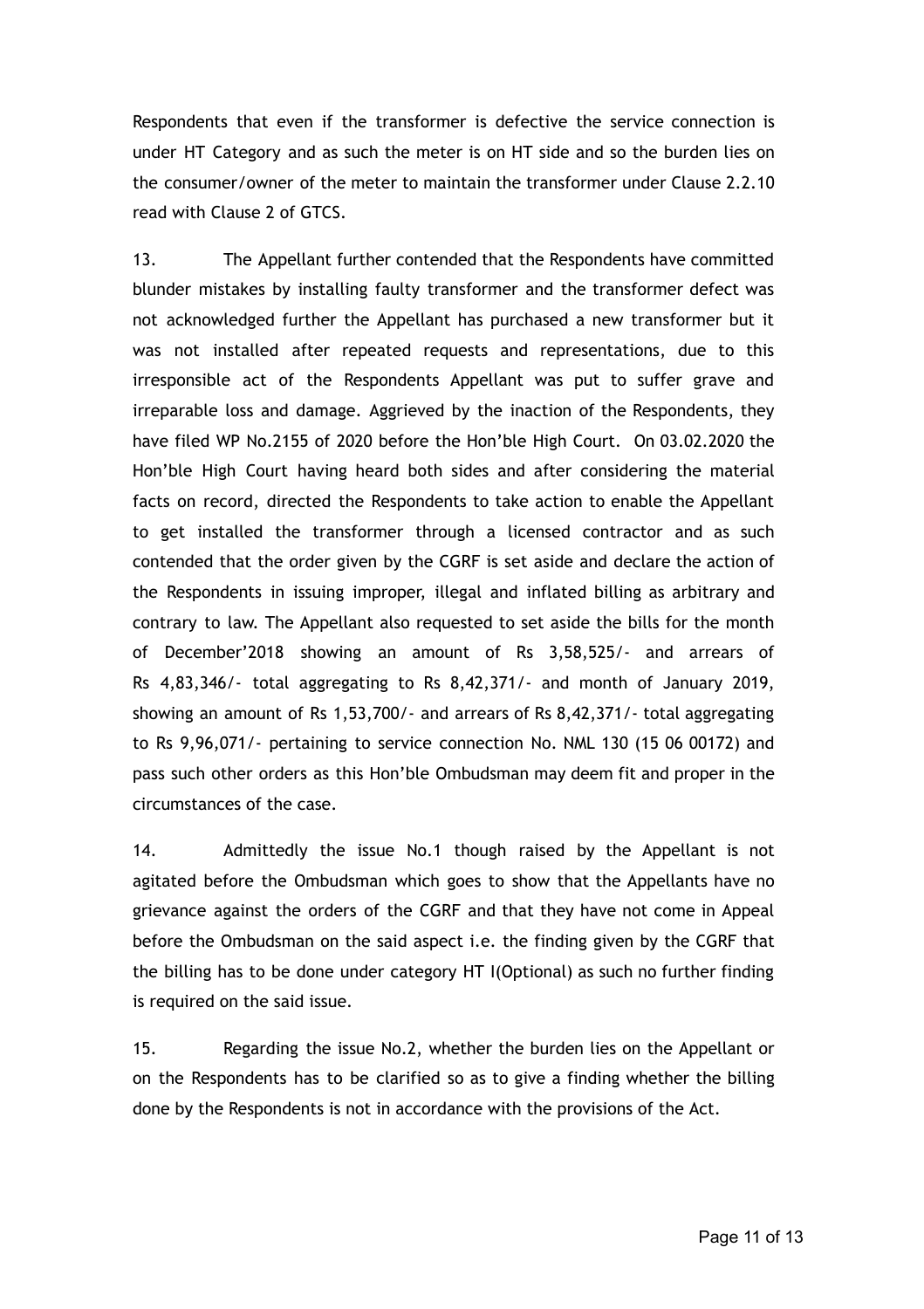16. Admittedly both the Appellant and the Respondents admitted that the transformer fixed to the service connection of the Appellant was defective. The Appellant contended that the excess billing is done by the Respondents due to the defective transformer. The Respondents though admitted that the transformer was defective contended that the burden lies on the consumer i.e. the Appellant herein with regarding to the maintenance of the transformer. They claimed that the consumer himself has to buy and fix the transformer on their permission, but they are not responsible for the functioning of the said transformer. Hence in view of the said contentions by both sides the provisions of Clause 2.2.10 read with Clause 2 of GTCS is reproduced as under:-

*2.2.10: "consumer's installation" means any composite electrical unit including the electric wires, fittings, motors, transformers and apparatus erected and wired by the consumer or on his behalf, in one and the same premises.*

A reading of the above provisions clearly shows that the transformers fall under consumers installations under HT Consumers, which goes to show that the responsibility of fixing of transformers and replacing of defective transformers fall on the shoulder of the consumers and not on the Licensee i.e. the Respondents. As such as the transformer was defective it was the liability of the Appellant to either refix the same by rectifying its defects or by replacing the same with a new one. And hence any abnormal consumption recorded whether a load is connected for usage or not is the liability of the consumer i.e. the Appellant herein and not that of the Respondents. Hence decides Issue No.2 against the Appellant.

#### **Issue No.3**

17. In the result the Appeal is accordingly disposed.

TYPED BY Office Executive cum Computer Operator, Corrected, Signed and Pronounced by me on this, the 21st day of March' 2020.

**Sd/-**

**Vidyut Ombudsman**